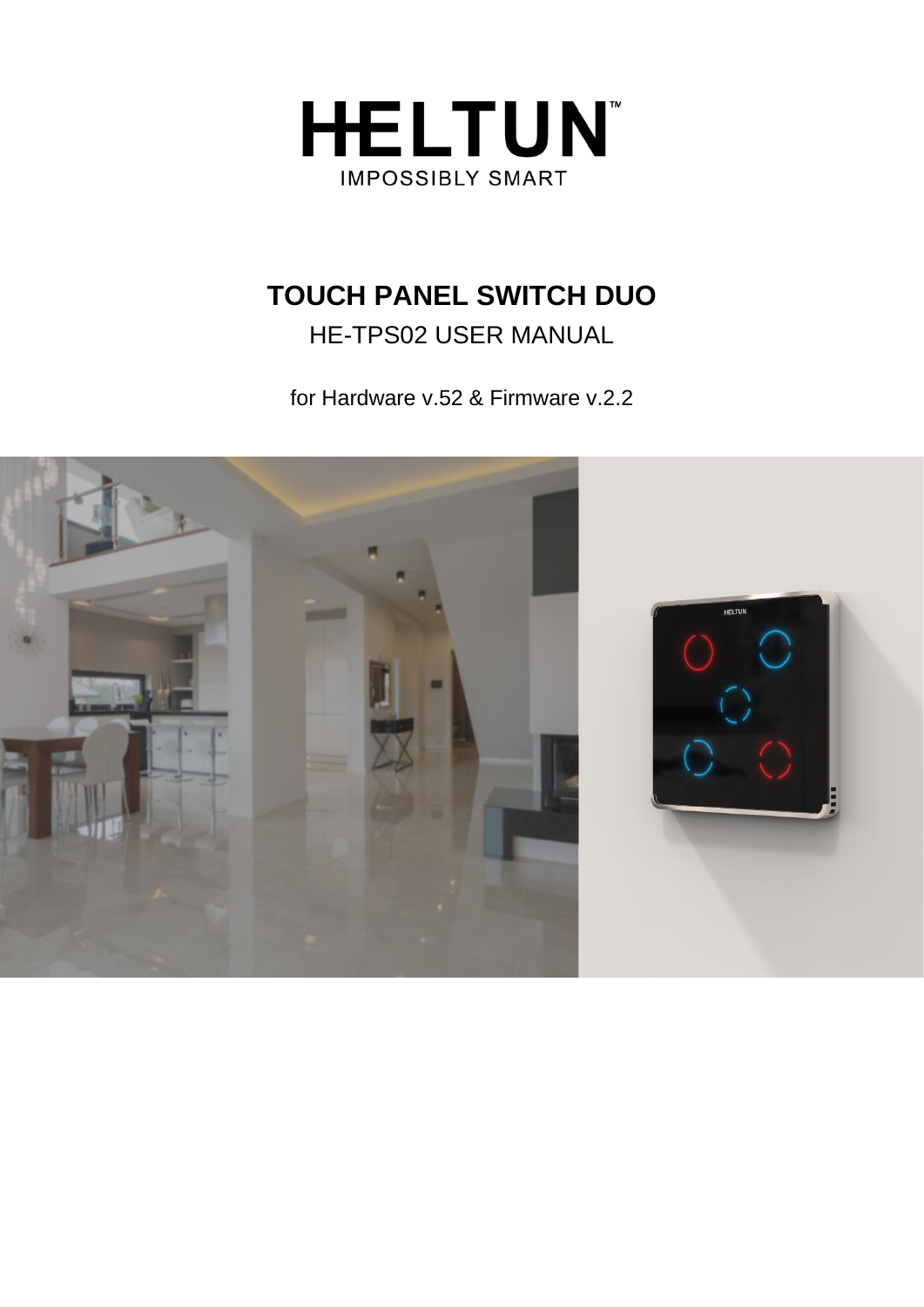# **Table of Contents**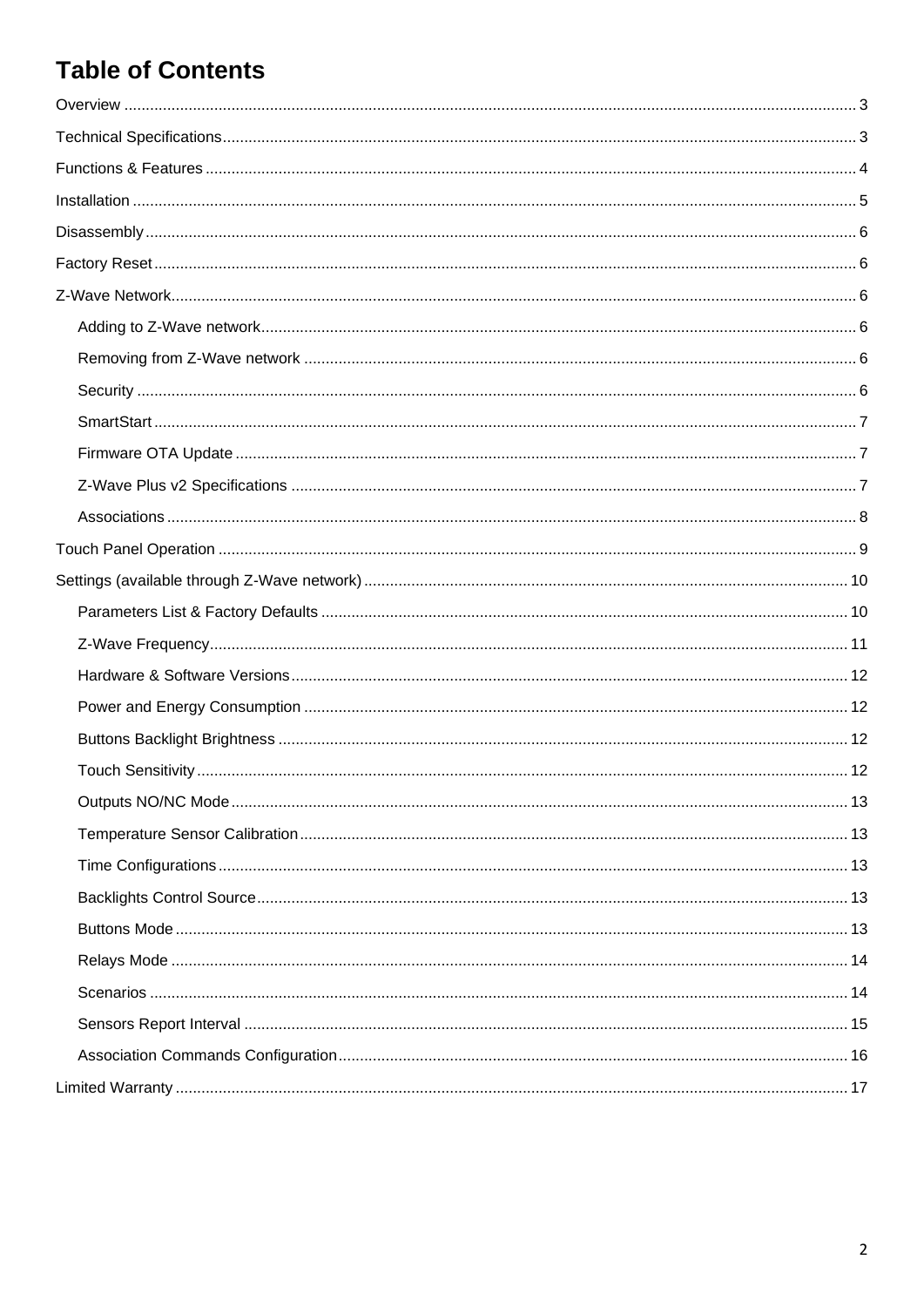# <span id="page-2-0"></span>**Overview**

This is the user manual for the HELTUN HE-TPS02 Advanced Programmable Touch Panel Switch. The HE-TPS02 brings 'Impossibly Smart' capabilities to your home lighting, electric outlets, or motorized blinds, door locks, gates, and valves. It replaces an existing in-wall switch and brings over-the-Internet monitoring, control, and advanced programmability to two connected devices. Duo is 'Impossibly Thin' on the wall yet packed with features to provide the ultimate control and convenience.

#### **Controls up to two systems with two different power sources**

Thanks to Duo's two-channel relays it can manage either: 1) up to two On/Off devices or 2) one bidirectional motor. Two independent relay channel inputs allow control of systems with different power sources or use of relay outputs as dry contacts. Each relay can be loaded up to 5 Amps.

#### **Connects to Z-Wave lights and dimmers**

Duo is an excellent choice for managing lighting systems. It allows connection to Z-Wave™ lights and dimmers controlling both On and Off, as well as smooth brighten (Up) and smooth dim (Down) states. Dimmer levels can be tied to Duo's button backlights to provide feedback of connected light state (On/Off).

#### **Controls motorized devices**

Duo can also be used to manage motorized systems like shades/blinds, driveway gates, water valves, windows and door locks. It also allows association with relay switches to control opening and closing of connected motorized devices. If door/window sensors are installed, they may be associated with Duo backlights, enabling them to indicate device state (Open/Closed).

#### **Touch panel buttons have multiple functions**

Duo has two high sensitivity capacitive touch buttons with two-color backlights (red/blue) for each. 10 backlight brightness levels can be configured manually or set to automatically adjust to ambient light conditions making them always easy to see. Each button can be configured to control relay output state (#1-2) in any of nine different modes.

#### **Five ways to trigger programmed scenarios**

An onboard Real Time Clock (RTC) enables Duo to trigger scenarios where connected devices are set to a schedule. Another powerful feature lets Duo trigger connected device scenarios when temperature, humidity, or light sensor values change. Duo buttons may also directly trigger scenarios on controller — with each backlight indicating scene status.

#### **Know how much energy you use**

Duo can determine how much energy is used by connected devices any particular day, week, or month. Just specify the consumption of the load in watts for each relay channel and the device logic will calculate total consumption relative to the time since the output was in the 'ON' state.

#### **Based on the latest Z-Wave platform**

Duo integrates a Z-Wave Plus™ v2 700 platform module allowing it to be used with Z-Wave home automation systems. It supports Z-Wave 'S0' and 'S2' security protocols, SmartStart technology, and can be connected ("associated") to other Z-Wave devices, such as relays, motor controllers, dimmers, etc.

## <span id="page-2-1"></span>**Technical Specifications**

- Front frame (on wall) dimensions: 89mm (H) х 89mm (W) х 9mm (D)
- Rear electronics package dimensions: 53mm (H) х 53mm (W) х 28mm (D)
- Materials: Tempered glass display/body, Flame retardant plastic
- 4 frame colors: White, Matte Black, Silver, Chrome
- 6 glass colors: White, Black, Yellow, Green, Red, Blue
- 2 capacitive-touch buttons
- Red and Blue LED backlights for each button
- 10 brightness levels (adjustable) for each button backlight
- 2 channel relay outputs, resistive load up to 5A each
- 2 independent relays inputs, dry contact
- Operating temperature: 0°С to +50°С
- Power supply: 85-265VAC 50Hz/60Hz or 24-48VDC
- Power consumption: 1W
- HELTUN Advanced Zero-Cross relay switching technology
- Relay lifetime: 100.000 switches
- Internal ambient light sensor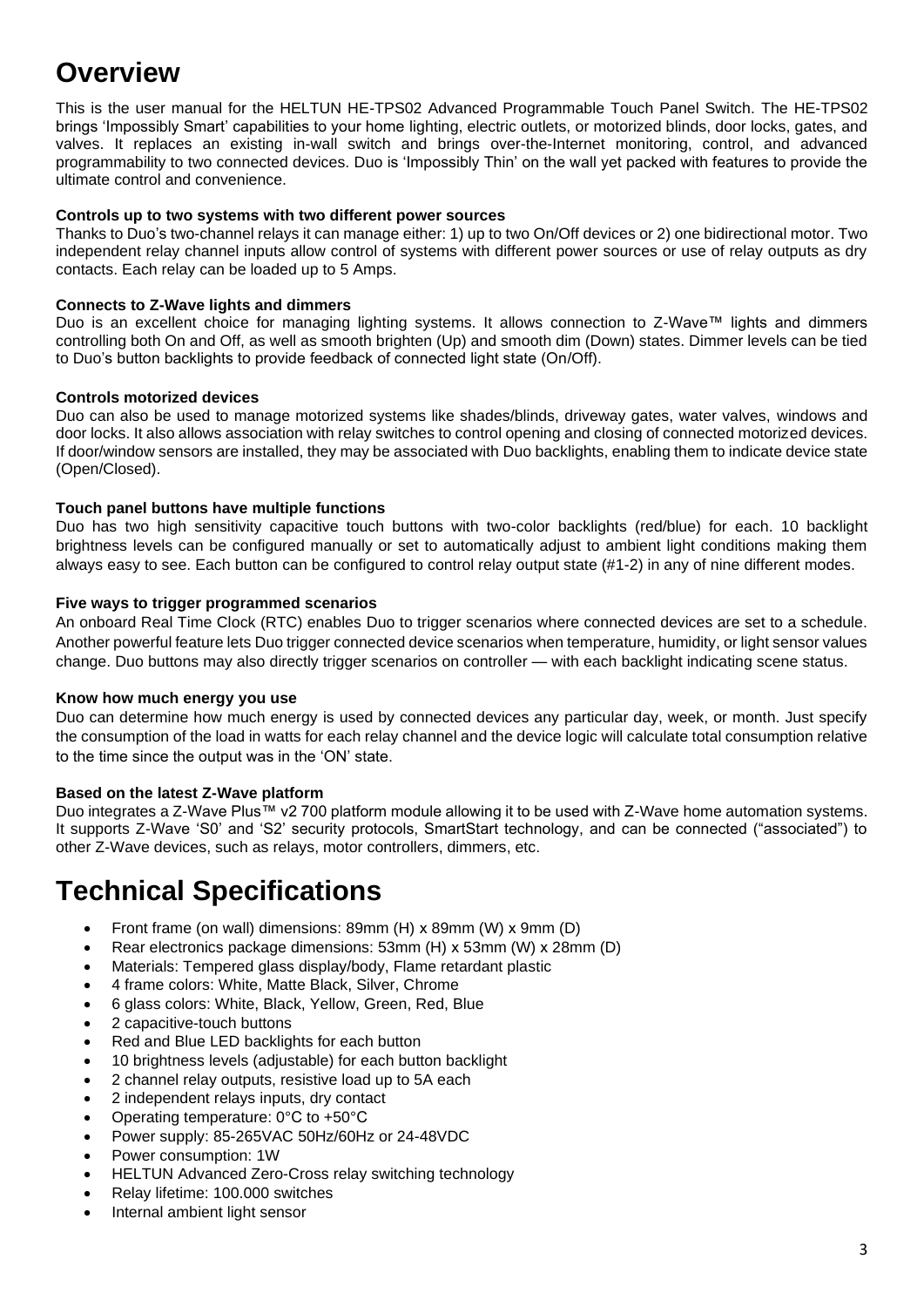- Internal temperature sensor
	- o Measurement range: –30°C to +80°C
	- o Accuracy: ±0.5°C
- Internal humidity sensor
	- o Measurement range: 0% to 80%RH
	- o Accuracy: ±3.0%RH
- IP class: IP21
- Z-Wave Plus V2 SDK: V7.11
- Z-Wave module: ZGM130S
- Requires mounting to flush electrical junction box: round or square type – min. depth 40mm

## <span id="page-3-0"></span>**Functions & Features**

- Options for Inclusion/Exclusion to/from Z-Wave network
	- o Non-Secure
	- o S0 Secure
	- o S2 Unauthorized, S2 Authorized with Key
	- Association control of Z-Wave devices in the network
- Schedule Mode
- Motorized device control (roller shutter mode)
- Each of two buttons can control any relay output
- Up to two different relay channels can be controlled by one button
- Each button can be set up to control devices from associated groups
- Each button backlight & relay outputs can be managed by a gateway or associated device
- Each button can trigger scenes
- Each button backlight can indicate a scene, or associated device state
- Any channel may be excluded from control
- Nine modes for each button:
	- 1. Momentary
	- 2. Momentary Reversed
	- 3. Momentary Toggle
	- 4. Toggle
	- 5. Switch ON Only
	- 6. Switch OFF Only
	- 7. Timer (ON to OFF)
	- 8. Timer Reversed (OFF to ON)
	- 9. Two-Relay Inverse
- Adjustable periodic measurements from:
	- o Internal temperature sensor<br>
	o Internal humidity sensor
	- o Internal humidity sensor<br>o Internal ambient light ser
	- o Internal ambient light sensor<br> **Energy consumption meter**
	- Energy consumption meter
	- Calibration of Internal Room Air Temperature Sensor
- Brightness control of button backlight:
	- o Automatic adjustment (depending on ambient light)
	- o Manual adjustment (10 levels).
- Backlight standby mode (different brightness for active and inactive states)
- Backlight blinking function (for easy identification among other Z-Wave devices)
- **Backlight colors invert**
- Software energy consumption logic
- Factory reset function
- SmartStart technology for quick addition to Z-Wave networks
- OTA (Over The Air) encrypted firmware update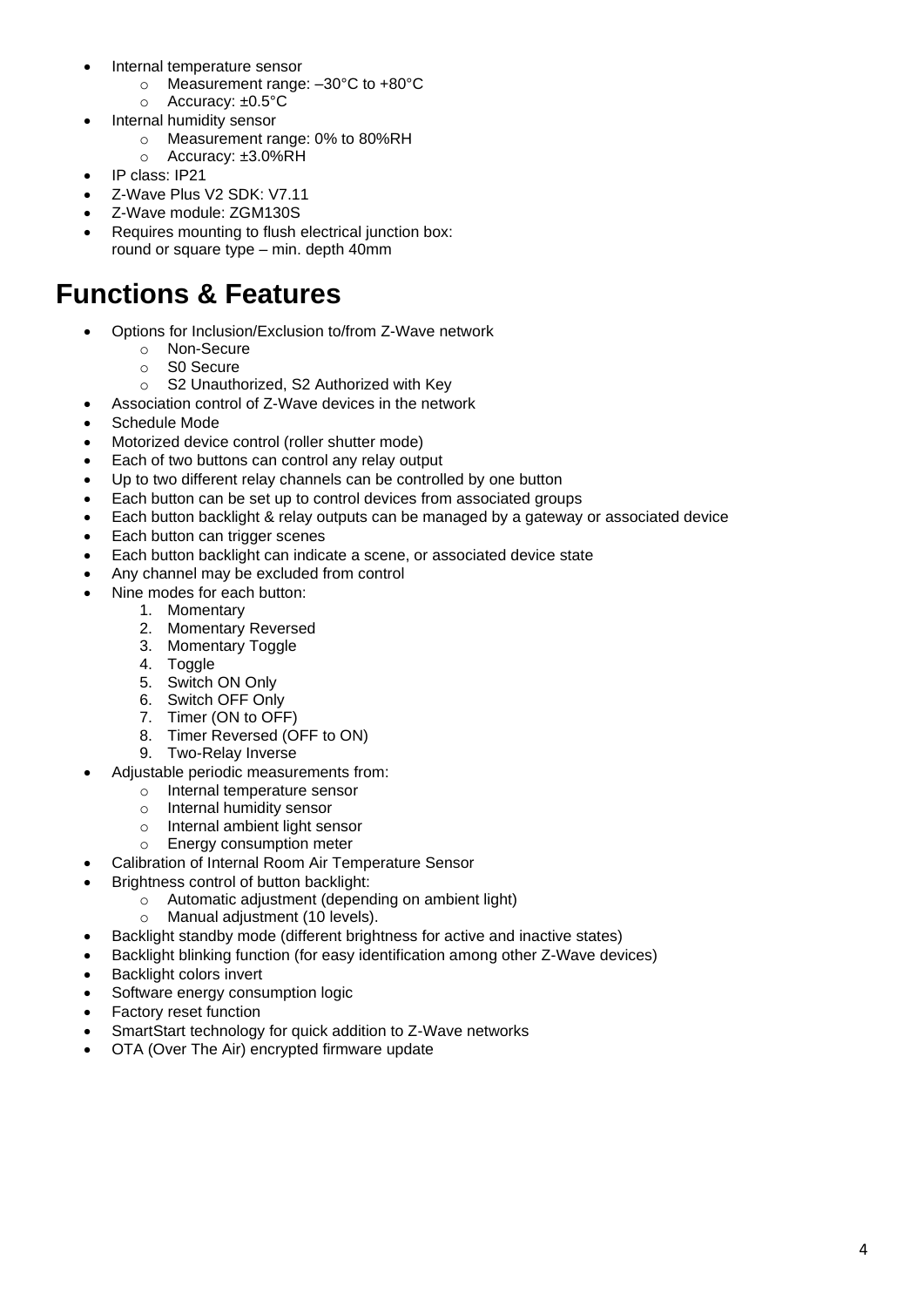# <span id="page-4-0"></span>**Installation**

HELTUN recommends the HE-TPS02 touch panel switch be installed by a licensed electrician in a manner that conforms to local regulations and building codes. Provide these instructions to the licensed electrician who is installing the HE-TPS02.

**Note**: It is not recommended to install the device in rooms with high humidity such as bathroom or sauna.

#### **WARNING: Electrical power must be switched off during installation.**

- 1. Placement of the HE-TPS02 is of utmost importance for proper operation and must be away from sunlight and sources of direct heat. We recommend installing the HE-TPS02 approximately 1.5 meters above the floor.
- 2. Remove the touch panel unit and backplate of the HE-TPS02 from the packaging.
- 3. FIRST ENSURE THE POWER IS OFF at the main circuit breaker (Fig. 1), and then test the wires with a probe or multimeter to verify. Insert the power wires to the HE-TPS02 "POWER" terminal by inserting a small Phillips-head screwdriver in the slot beneath each terminal and unscrew to open. Follow *Fig. 2: Connection Diagram* and instructions below:

• **Power wires:** for AC power (85-265VAC) connect Line & Neutral wires to L & N terminals labeled "POWER" (Fig 2. left diagram). For DC power (24-48VDC) connect "+" wire to terminal N and "-" wire to terminal L (Fig 2. right diagram). *Circuit Breaker*

- **Source 1 wire:** connect the required power source for relay 1 (OUT-1) to the terminal labeled "IN 1-3".
- **Source 2 wire:** connect the required power source for relay 2 (OUT-4) to the terminal labeled "IN 4-5".

• **Loads:** connect the required loads to the relay output terminals labeled "OUT-1", "OUT-4".

**Note:** HELTUN recommends installing cord terminals (electric wire ferrule) on the ends of wires before connecting them to the HE-TPS02 outputs (various colors terminals are included in the packaging).



*Figure 2: Connection Diagrams*

- 4. Make sure the HE-TPS02 backplate is oriented on the wall with the word "TOP" pointed upwards. Then secure the backplate onto the electrical junction box using the four screws provided (do not overtighten). Once the backplate is secured onto the wall, assemble the HE-TPS02 touch panel unit onto the backplate by first carefully aligning the two top snap connectors (Fig. 3), and then gently pushing the entire display unit until it 'snaps' into position all the way around.
- 5. Next, switch ON the main power at the circuit breaker (see photo above). The HE-TPS02 will start up with original default factory settings (all button backlights will indicate red).
- 6. Remove the clear protective film from the touch panel unit and frame by pulling on the top right-hand orange color tabs.

**Note:** Zero-Cross technology is unavailable if the device operates using DC voltage (24- 48VDC).



*Figure 3: Install Touch Panel Unit*



*Figure 1:*

5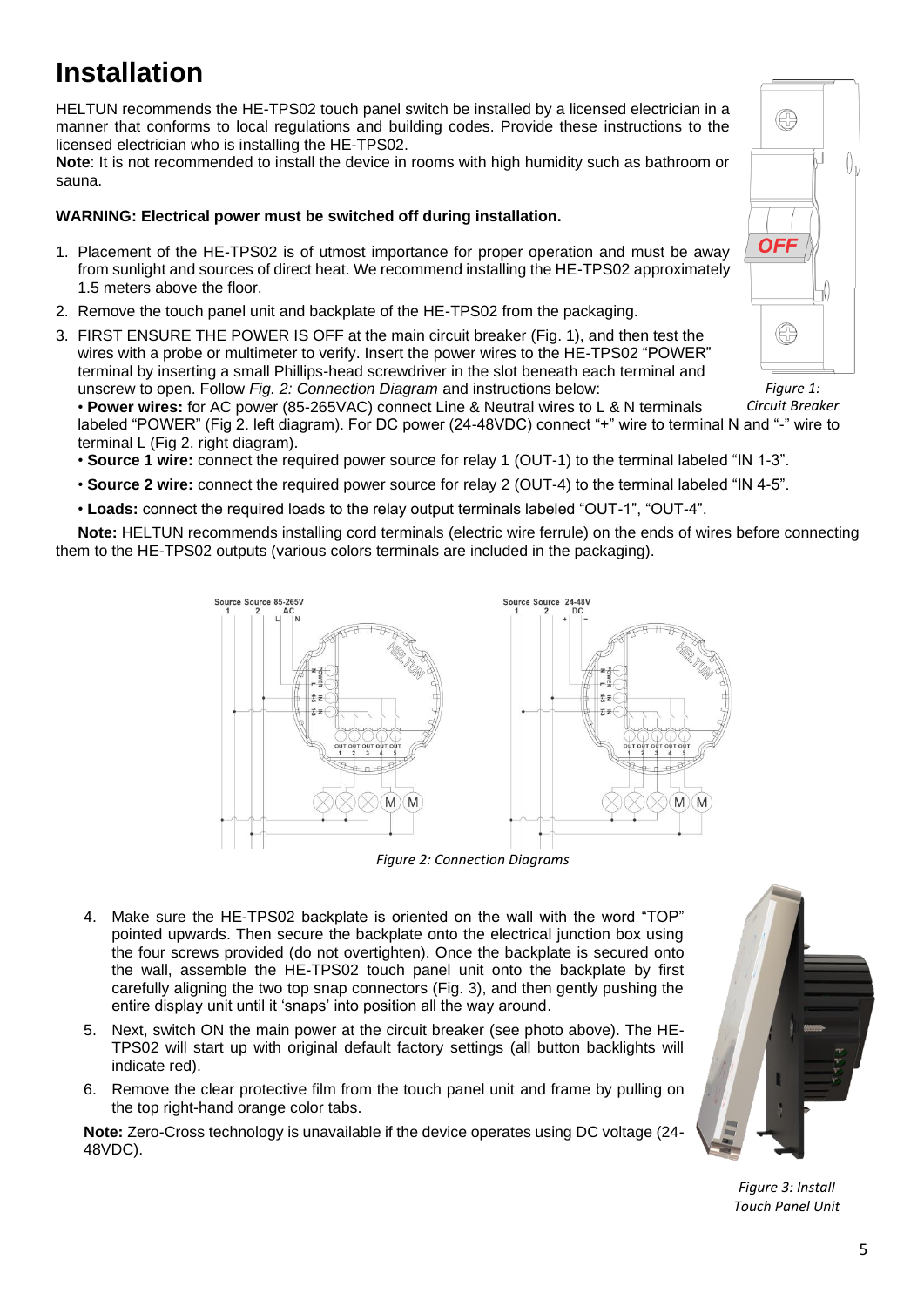# <span id="page-5-0"></span>**Disassembly**

- 1. To disassemble, ENSURE POWER IS SWITCHED OFF at the main circuit breaker AND ALL BUTTON BACKLIGHTS ARE OFF.
- 2. To remove the HE-TPS02 touch panel unit, grasp firmly at the bottom and pull backwards while tilting outwards until all tabs are disconnecedt.
- 3. Remove screws from backplate and disconnect the wires by inserting a small Phillips-head screwdriver into the slot beneath of each wire, then unscrew to release.

# <span id="page-5-1"></span>**Factory Reset**

To reset the HE-TPS02 to factory defaults, simultaneously press the two hidden bottom buttons and hold for 6 seconds. If successful, all buttons will turn OFF then the device will reboot.

The factory reset will change all the Parameters to their original factory default values (including Z-Wave frequency) and will also Exclude the device from any Z-Wave network.

**Note:** Please use Factory Reset only when the primary network controller is missing or otherwise inoperable.

# <span id="page-5-2"></span>**Z-Wave Network**

The HE-TPS02 may be operated in any Z-Wave network with other Z-Wave certified devices from other manufacturers. The HELTUN HE-TPS02 will act as a 'repeater' (i.e. 'range extender') for other devices regardless of manufacturer or brand to increase the reliability of the overall network.

## <span id="page-5-3"></span>**Adding to Z-Wave network**

To add the HE-TPS02 into a Z-Wave network (i.e. "Inclusion"), do the following:

1. Start the Inclusion Mode from the gateway/controller.

2. To start the inclusion process on the HE-TPS02, simultaneously press the two hidden upper touch buttons and hold them for three seconds.

3. All buttons will then sequentially blink blue – red.

4. If the inclusion has been successful, all buttons will turn blue for three seconds.

5. If the inclusion was not successful, all buttons will turn red for three seconds. In that case repeat the inclusion process.

**Note:** For correct operating in Fibaro gateways, the Single Channel Association should be removed from the device LifeLine (EndPoint 0 Group 1).

## <span id="page-5-4"></span>**Removing from Z-Wave network**

To remove the HE-TPS02 from a Z-Wave network (i.e. "Exclusion"), do the following:

1. Start the Exclusion Mode from the gateway/controller.

2. To start the exclusion process on the HE-TPS02, simultaneously press the two hidden upper touch buttons and hold them for three seconds.

3. All buttons will sequentially blink blue - red.

4. If the exclusion has been successful, all buttons will turn red for three seconds.

5. If the exclusion was not successful, all buttons will turn blue for three seconds. In that case repeat the exclusion process.

**Note:** If the HE-TPS02 has previously been part of a Z-Wave network and has not been Excluded since, inclusion is not possible without first performing an Exclusion or Factory Reset procedure.

## <span id="page-5-5"></span>**Security**

S0, S2 unauthorized, and S2 authorized Inclusion Modes are supported. If you use the S2 authorized Inclusion Mode the security key should be used during the inclusion process. Security key is the first 5 digits of DSK (device DSK is printed on the HE-TPS02 back panel plus on the Security Card included in the packaging).

**Note:** Be sure to save this key. Without the key, it is impossible to perform an inclusion in S2 authorized mode.

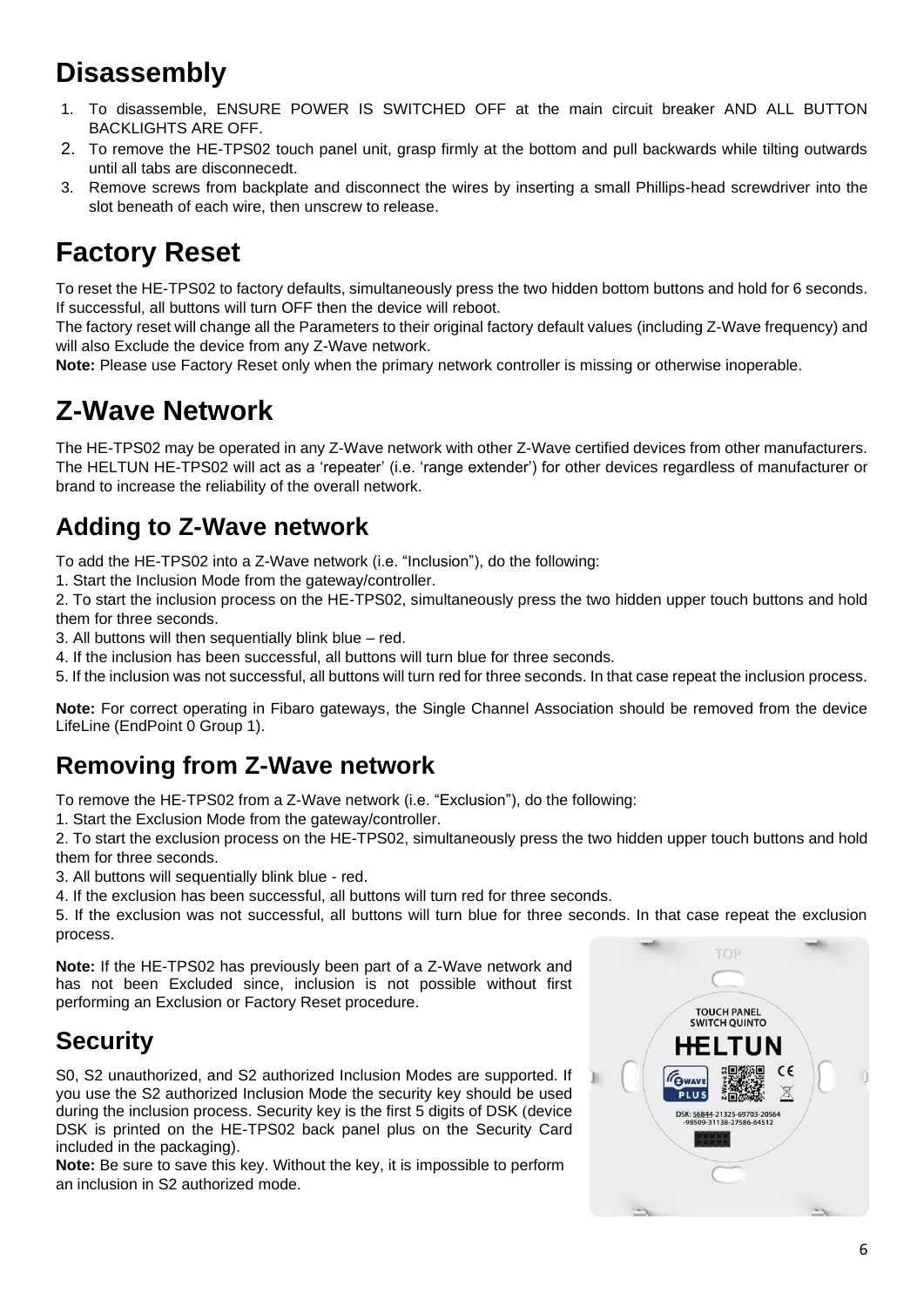## <span id="page-6-0"></span>**SmartStart**

SmartStart-enabled products can be added to a Z-Wave network by scanning the Z-Wave QR Code shown on the product with gateways/controllers that allow for SmartStart inclusion. In this case, no further action will be required and the SmartStart product will be added automatically within ten minutes of being turned on in the vicinity of a network. To add the HE-TPS02 to a Z-Wave network using **SmartStart**:

- 1. Input the HE-TPS02 DSK code to the controller's Node Provisioning List (or scan the QR code).
- 2. Power on the device.
- 3. Wait for the inclusion process to complete.
- 4. Successful adding" will be confirmed by a message on the Z-Wave controller.

**Note:** The device DSK and QR code are printed on the HE-TPS02 back panel plus on the Security Card included in the HE-TPS02 packaging.

## <span id="page-6-1"></span>**Firmware OTA Update**

To wirelessly update the HE-TPS02 firmware, follow these steps:

- 1. Check the device current firmware version in the gateway/controller.
- 2. Start the process from the Z-Wave gateway/controller.
- 3. Download the latest firmware that corresponds to the HE-TPS02 (see [support.heltun.com\)](https://support.heltun.com/)
- 4. Set the main controller in Firmware OTA ("over-the-air") Update Mode (see the gateway/controller manual).
- 5. As soon as the Firmware update begins, all buttons will sequentially blink blue-red (this will take a few minutes).
- 6. When the Firmware has updated, all button backlights will turn blue then turn off for two seconds and the HE-TPS02 will reboot.
- 7. When the update has been completed, the HE-TPS02 will return to normal operation.
- 8. If desired, verify the update was successful by checking firmware version from the gateway/controller.

## <span id="page-6-2"></span>**Z-Wave Plus v2 Specifications**

Generic Device Class: GENERIC\_TYPE\_WALL\_CONTROLLER Specific Device Class: SPECIFIC\_TYPE\_NOT\_USED

#### **Supported Command Classes**

| <b>Command Class</b>             | <b>Version</b> | <b>Required Security Class</b>                               |
|----------------------------------|----------------|--------------------------------------------------------------|
| Z-Wave Plus Info                 | V <sub>2</sub> | none                                                         |
| Association                      | V <sub>2</sub> | highest granted (S2 Authenticated, S2 Unauthenticated or S0) |
| <b>Association Group Info</b>    | V <sub>3</sub> | highest granted (S2 Authenticated, S2 Unauthenticated or S0) |
| <b>Multi Channel Association</b> | V3             | highest granted (S2 Authenticated, S2 Unauthenticated or S0) |
| Multi Channel                    | V <sub>4</sub> | highest granted (S2 Authenticated, S2 Unauthenticated or S0) |
| <b>Switch Binary</b>             | V <sub>2</sub> | highest granted (S2 Authenticated, S2 Unauthenticated or S0) |
| <b>Central Scene</b>             | V <sub>3</sub> | highest granted (S2 Authenticated, S2 Unauthenticated or S0) |
| <b>Sensor Multilevel</b>         | V11            | highest granted (S2 Authenticated, S2 Unauthenticated or S0) |
| Meter                            | V5             | highest granted (S2 Authenticated, S2 Unauthenticated or S0) |
| <b>Clock</b>                     | V1             | highest granted (S2 Authenticated, S2 Unauthenticated or S0) |
| <b>Transport Service</b>         | V <sub>2</sub> | none                                                         |
| Security 0                       | V <sub>1</sub> | none                                                         |
| Security 2                       | V <sub>1</sub> | none                                                         |
| Version                          | V <sub>3</sub> | highest granted (S2 Authenticated, S2 Unauthenticated or S0) |
| Manufacturer Specific            | V <sub>2</sub> | highest granted (S2 Authenticated, S2 Unauthenticated or S0) |
| <b>Device Reset Locally</b>      | V <sub>1</sub> | highest granted (S2 Authenticated, S2 Unauthenticated or S0) |
| Powerlevel                       | V <sub>1</sub> | highest granted (S2 Authenticated, S2 Unauthenticated or S0) |
| Supervision                      | V <sub>1</sub> | none                                                         |
| Indicator                        | V3             | highest granted (S2 Authenticated, S2 Unauthenticated or S0) |
| Configuration                    | V4             | highest granted (S2 Authenticated, S2 Unauthenticated or S0) |
| <b>Application Status</b>        | V <sub>1</sub> | none                                                         |
| Firmware Update Meta Data        | V5             | highest granted (S2 Authenticated, S2 Unauthenticated or S0) |
| <b>Basic</b>                     | V <sub>2</sub> | highest granted (S2 Authenticated, S2 Unauthenticated or S0) |

#### **Meter Command Class:**

| <b>Meter Type</b> | Scale                | <b>Rate Type</b> | Precision | <b>Size</b> |
|-------------------|----------------------|------------------|-----------|-------------|
| Electric [0x01]   | Electric kWh [0x00]  | Import [0x01]    |           |             |
| Electric [0x01]   | W [0x02]<br>Electric | Import [0x01]    |           |             |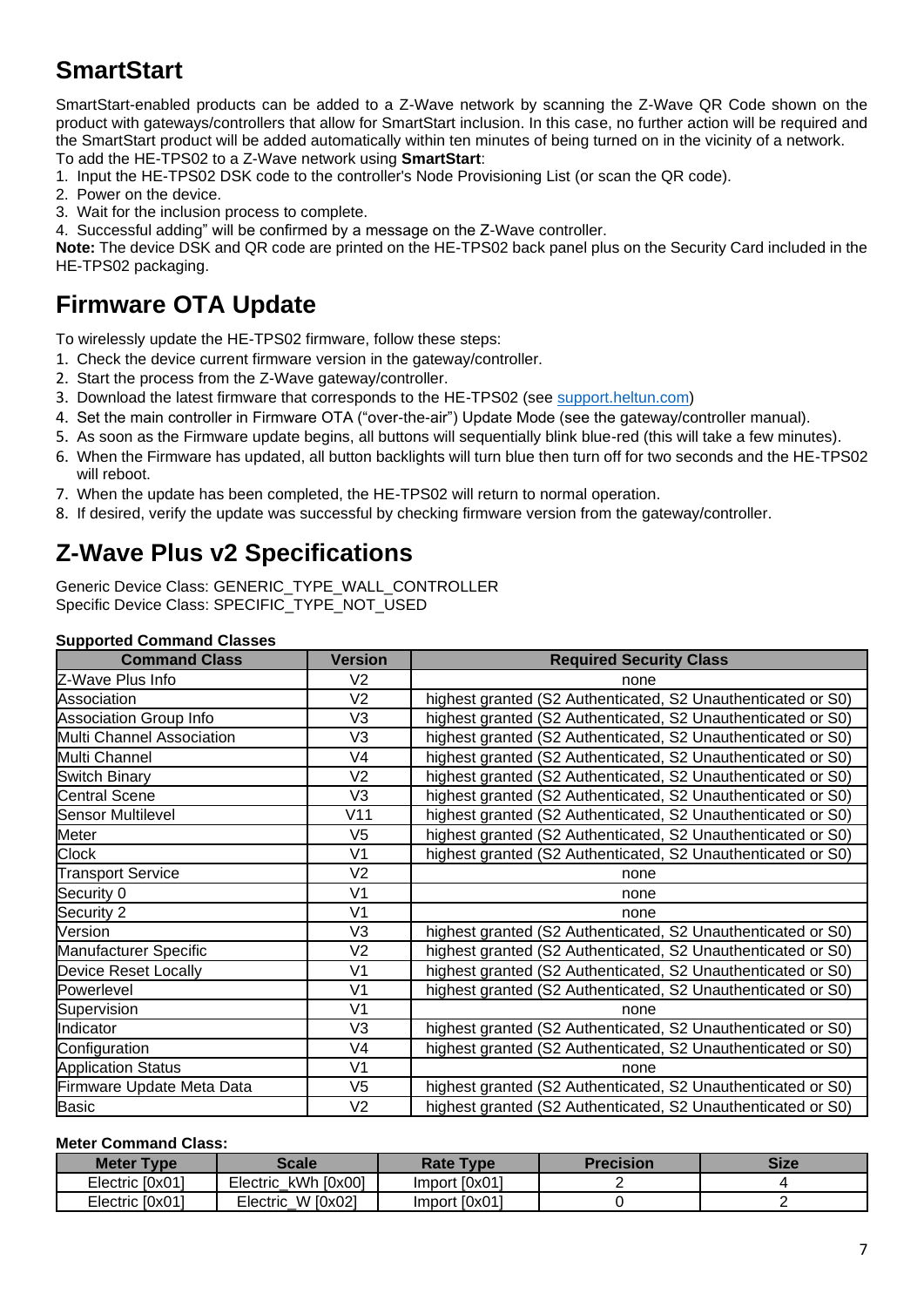## <span id="page-7-0"></span>**Associations**

Association enables the HE-TPS02 to control other Z-Wave devices over the network. The HE-TPS02 has 5 Endpoints and 9 Association Groups. Each Association Group (except group 1) may include one other device from different brands and/or manufacturers.

#### **EndPoint 0 Groups:**

The Root Device (EndPoint 0) of HE-TPS02 has 9 association groups

**Group 1 – "Lifeline":** reports full state of the device and is used to communicate with the Z-Wave gateway. The group supports one Node.

**Note:** It is not recommended to modify this group.

**Note:** For correct operating in Fibaro gateways, the Single Channel Association should be removed from the device LifeLine (EndPoint 0 Group 1).

**Group 2 – "Touch 1 Basic Set":** is assigned to touch N1. Is used to send Basic Set ON (value 255) and Basic Set OFF (value 0) commands to the associated devices. Max supported nodes: 1.

**Group 3 – "Touch 1 Multilevel Set":** is assigned to touch N1. It sends MULTILEVEL SWITCH command class frame when touch N1 was held. Is used to send UP/DOWN command to the associated devices. Max supported nodes: 1.

**Group 4 – "Touch 2 Basic Set":** is assigned to touch N2. Is used to send Basic Set ON (value 255) and Basic Set OFF (value 0) commands to the associated devices. Max supported nodes: 1.

**Group 5 – "Touch 2 Multilevel Set":** is assigned to touch N2. It sends MULTILEVEL SWITCH command class frame when touch N2 was held. Is used to send UP/DOWN command to the associated devices. Max supported nodes: 1.

**Group 6 – "LED 1 Basic Set":** is assigned to LED N1. Is used to send Basic Set ON (value 255) and Basic Set OFF (value 0) commands to the associated devices. Max supported nodes: 1.

**Group 7 – "LED 2 Basic Set":** is assigned to LED N2. Is used to send Basic Set ON (value 255) and Basic Set OFF (value 0) commands to the associated devices. Max supported nodes: 1.

**Group 8 – "Relay 1 Basic Set":** is assigned to relay N1. Is used to send Basic Set ON (value 255) and Basic Set OFF (value 0) commands to the associated devices. Max supported nodes: 1.

**Group 9 – "Relay 2 Basic Set":** is assigned to relay N2. Is used to send Basic Set ON (value 255) and Basic Set OFF (value 0) commands to the associated devices. Max supported nodes: 1.

#### **EndPoints 1-4 Groups:**

**Group 1 – "Lifeline":** reports state of the device and used to communicate with the Z-Wave gateway. The group supports one Node.

**Note:** It is not recommended to modify this group.

**Group 2 – "Basic Set":** Is used to send Basic Set ON (value 255) and Basic Set OFF (value 0) commands to the associated devices. The group supports one Node and it is mapped to EndPoint 0 groups.

Here is a truth table for EndPoints 1-4 groups mapping to the root device (EndPoint 0) groups:

| <b>EndPoints 1-10 groups</b>              | Root (EndPoint 0) groups      |
|-------------------------------------------|-------------------------------|
| Endpoint 1, Group 2 – "LED 1 Basic Set"   | Group 6 – "LED 1 Basic Set"   |
| Endpoint 2, Group 2 - "LED 2 Basic Set"   | Group 7 - "LED 2 Basic Set"   |
| Endpoint 3, Group 2 - "Relay 1 Basic Set" | Group 8 - "Relay 1 Basic Set" |
| Endpoint 4, Group 2 - "Relay 2 Basic Set" | Group 9 – "Relay 2 Basic Set" |

#### **Gateway compatibility requirement:**

In order to make a reliable connection and data exchange with the gateway make sure that the gateway/controller is multi-channel capable. The gateway/controller lifeline association should be configured as a "multi-channel association." Some Gateways need this option to be manually configured.

**Note: Fibaro Home Center 2**: In order to enable correct communications between a Fibaro Gateway/Controller and the HE-TPS02, the lifeline association should be configured as a "multi-channel association." Make sure that only the Multi-channel association check box is selected under Device > Settings > Advanced > Setting Association > Group1 tab (lifeline).

**Note:** By default, there are two checkboxes for Single-channel and Multi-channel associations. Please deselect the checkbox under Single-channel associations.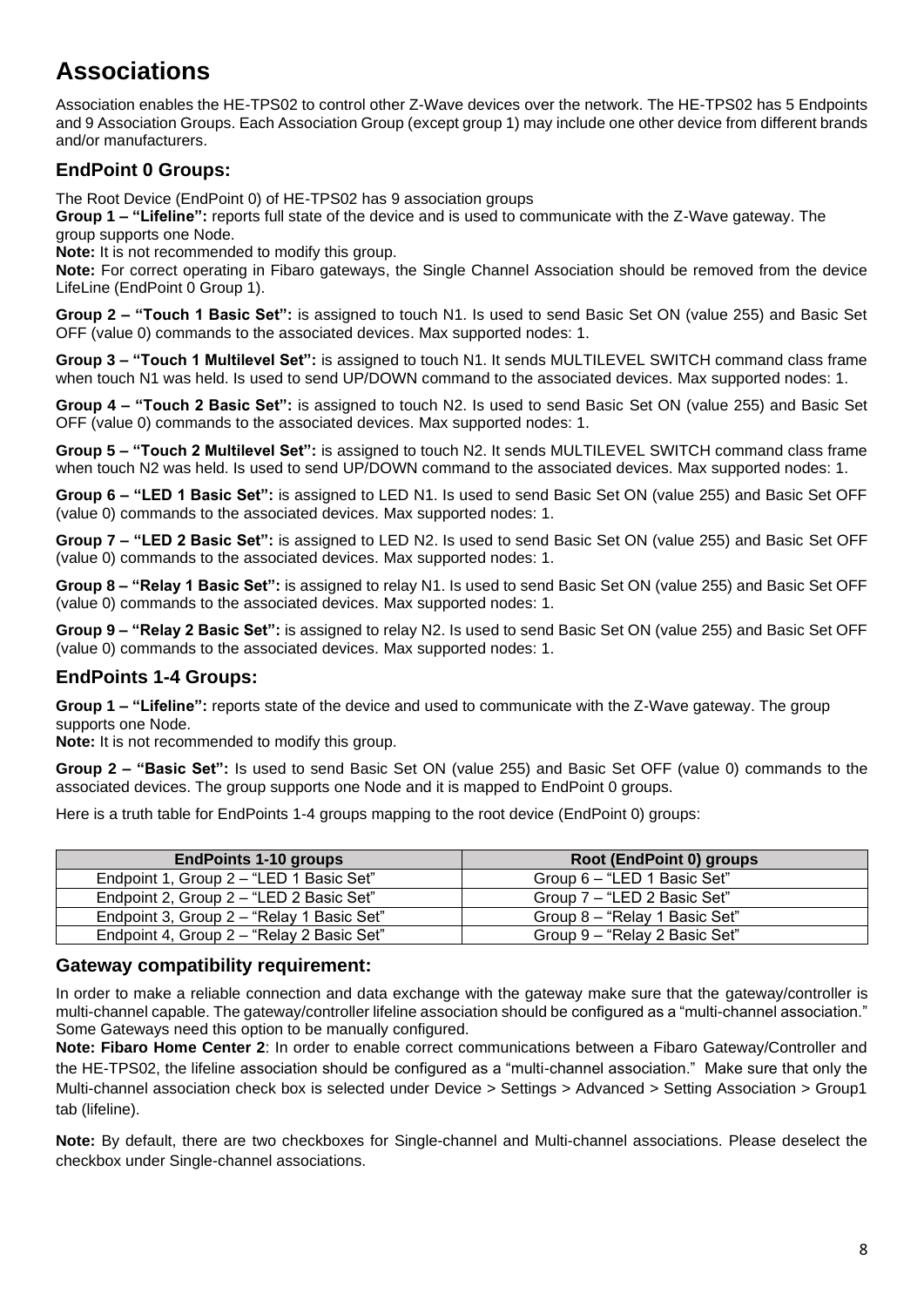# <span id="page-8-0"></span>**Touch Panel Operation**

The HE-TPS02 has two relays, two touch buttons and two-color (red and blue) backlights for each button.

1. Each relay can be controlled by any touch button or via a Z-Wave network (using a Z-Wave gateway).

2. Each touch button can be configured to control any relay output state (from one to two) in the modes below:

1) **MOMENTARY:** When the button is held the relay output is ON, as soon as the button is released the relay output state changes to OFF (see Parameters 41-42 settings).

2) **MOMENTARY REVERSED:** When the button is held the relay output is OFF, as soon as the button is released the relay output state changes to ON (see Parameters 41-42 settings).

3) **MOMENTARY TOGGLE:** When the button is held, the relay output inverts state (from ON to OFF or from OFF to ON), as soon as the button is released the relay output inverts state again (see Parameters 41-42 settings).

4) **TOGGLE:** On the button each press the relay output inverts state (from ON to OFF or from OFF to ON) (see Parameters 51-52 settings).

5) **SWITCH ON ONLY:** On the button press the relay output switches to ON state only (see Parameters 51-52 settings).

**Note:** If the relay output is already in ON state, nothing will change.

**Tip:** This function is useful when there is a need to control the lighting with two buttons, one to turn ON, the other to turn OFF.

6) **SWITCH OFF ONLY:** On the button press the relay output switches to OFF state only (see Parameters 51-52 settings).

**Note:** If the relay output is already in OFF state, nothing will change.

**Tip:** This function is useful when there is a need to control the lighting with two buttons, one to turn ON, the other to turn OFF.

7) **TIMER (ON to OFF):** On the button press the relay output switches to ON for the specified time, then reverts to OFF (see Parameters 51-52 settings).

**Note:** Time can be configured from 0 sec to 43200 sec (12 hours).

**Tip:** This function is useful for running motor for a short time (e.g. open/close garage doors, blinds, etc.).

8) **TIMER REVERSED (OFF to ON):** On the button press the relay output switches to OFF for the specified time then reverts to ON (see Parameters 51-52 settings).

**Note:** Time can be configured from 0 sec to 43200 sec (12 hours).

**Tip:** This function is useful for switching OFF security system or door lock for a short time.

9) **TWO-RELAY INVERSE MODE:** When two relays are in Inverse Mode, after pressing the button the corresponding relay (connected to that button) inverts its state (from ON to OFF, or from OFF to ON) and the second relay will be switched OFF. The above mentioned two relays are defined according to Parameter 101 (e.g. if "12" is set as the Parameter value, it means the first relay and second relay will never be ON at the same time).

**Note:** In this mode both relays cannot be switched ON simultaneously and first one relay switches OFF, then another switches ON.

**Tip:** This function can be used for motors direction control.

10) **ROLLER SHUTTER:** When two relays are connected to the same button and are Inverse Mode, they will operate in 'roller shutter' mode. After entering this mode, relays will switch to OFF state, and never switch ON simultaneously. The relay behavior is as follows for this four-touch cycle (in this order):

- $\bullet$  1<sup>st</sup> press: the first relay will be switched ON and the second relay will be switched OFF
- 2<sup>nd</sup> press: both relays will be switched OFF
- $\bullet$  3<sup>rd</sup> press: the second relay will be switched ON and the first relay will be switched OFF
- 4<sup>th</sup> press: both relays will be switched OFF

**Tip:** This can be used to control motor directions with one button only.

Each touch button can also be used to run scenarios or change modes in the connected gateway or associated devices.

3. Each button's backlight can be configured as follows to indicate:

- a) Relay output state
- b) Touch button state
- c) Mode state in connected gateway
- d) Associated device state

**Note:** It is possible to choose the light color for each state: red for ON and blue for OFF, or blue for ON and red for OFF (see Parameter 30 settings).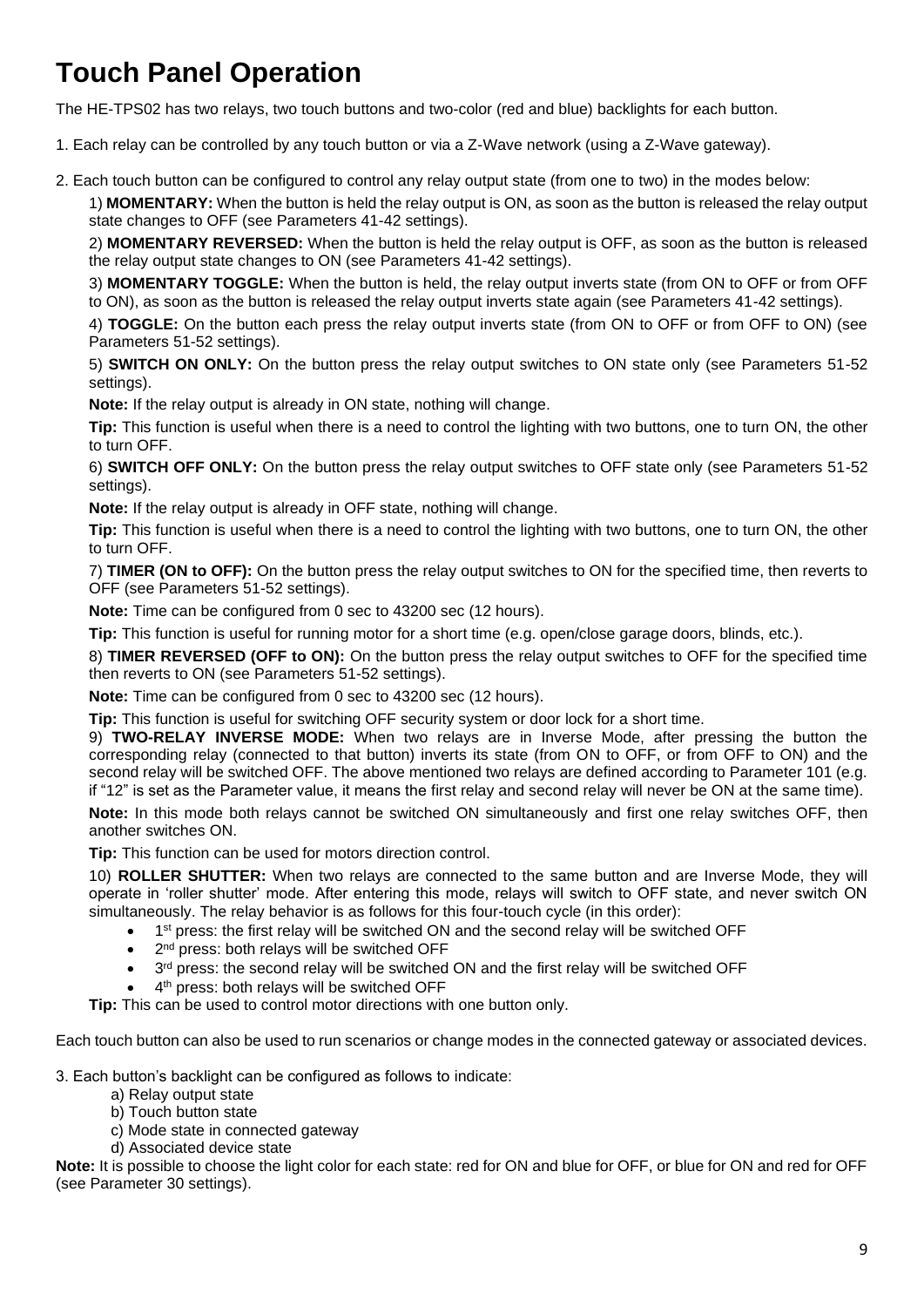If the HE-TPS02 is included to the Z-Wave gateway, the scene controller, light, temperature & humidity sensors info, and four binary switches will appear. The scene controller indicates which button was pressed, held, or released and allows the running of scenes on the Z-Wave gateway. The first two binary switches indicate and control the button backlight. The remaining two binary switches indicate and control the relay output.

# <span id="page-9-0"></span>**Settings (available through Z-Wave network)**

All configuration parameters are accessed through Z-Wave COMMAND\_CLASS\_CONFIGURATION

## <span id="page-9-1"></span>**Parameters List & Factory Defaults**

| <b>Number</b>           | <b>Size</b>                  | <b>Description</b>                                           | <b>Default</b><br>Value | <b>Available Values</b> |
|-------------------------|------------------------------|--------------------------------------------------------------|-------------------------|-------------------------|
| 1                       | 1 byte                       | <b>Frequency Region</b>                                      | Read<br>Only            | 09                      |
| $\overline{\mathbf{2}}$ | Reserved by the manufacturer |                                                              |                         |                         |
| $\mathbf{3}$            | 4 bytes                      | Hardware and Software Versions                               | Read<br>Only            | XXYYZZ                  |
| 4                       | 4 bytes                      | Energy Consumption, kW                                       | Read<br>Only            | Total<br>consumption    |
| 5                       | 1 byte                       | Backlight brightness control                                 | 0                       | 0, 1  10                |
| 6                       | 1 byte                       | Touch buttons sensitivity. $1 =$ Lowest; $10 =$ Highest      | 6                       | 110                     |
| $\overline{\mathbf{r}}$ | 1 byte                       | Relay 1 output NO or NC mode                                 | $\pmb{0}$               | 0, 1                    |
| 8                       | 1 byte                       | Relay 2 output NO or NC mode                                 | 0                       | 0, 1                    |
| $9 - 11$                |                              | Reserved by the manufacturer                                 |                         |                         |
| 12                      | 2 bytes                      | Power of the Relay 1 load in W                               | 0                       | 01100                   |
| 13                      | 2 bytes                      | Power of the Relay 2 load in W                               | 0                       | 01100                   |
| $14 - 16$               | Reserved by the manufacturer |                                                              |                         |                         |
| 17                      | 1 byte                       | Air Temperature Calibration in °C, value X 10, e.g. 1.0°C=10 | $\overline{0}$          | $-100100$               |
| 18                      | Reserved by the manufacturer |                                                              |                         |                         |
| 19                      | 1 byte                       | Time correction by controller                                | 1                       | 0, 1                    |
| 20                      | Reserved by the manufacturer |                                                              |                         |                         |
| 21                      | 1 byte                       | Week Day                                                     | 1                       | 1, 2, 3, 4, 5, 6, 7     |
| 22                      | 2 bytes                      | <b>Time: Hour and Minutes</b>                                | $\mathbf 0$             | 02359                   |
| 23-29                   | Reserved by the manufacturer |                                                              |                         |                         |
| 30                      | 1 byte                       | Active state backlight color                                 | 1                       | 0, 1                    |
| 31                      | 1 byte                       | Backlight 1 control source                                   | 1                       | 0, 1, 2                 |
| 32                      | 1 byte                       | Backlight 2 control source                                   | 1                       | 0, 1, 2                 |
| 33-40                   | Reserved by the manufacturer |                                                              |                         |                         |
| 41                      | 1 byte                       | Hold control mode for touch button 1                         | $\overline{2}$          | 0, 1, 2, 3, 4           |
| 42                      | 1 byte                       | Hold control mode for touch button 2                         | $\overline{2}$          | 0, 1, 2, 3, 4           |
| 43-50                   | Reserved by the manufacturer |                                                              |                         |                         |
| 51                      | 1 byte                       | Click control mode for touch button 1                        | 1                       | 0, 1, 2, 3, 4, 5, 6     |
| 52                      | 1 byte                       | Click control mode for touch button 2                        | 1                       | 0, 1, 2, 3, 4, 5, 6     |
| 53-60                   |                              | Reserved by the manufacturer                                 |                         |                         |
| 61                      | 1 byte                       | Relay 1 control source                                       | 1                       | 0, 1, 2                 |
| 62                      | 1 byte                       | Relay 2 control source                                       | $\overline{2}$          | 0, 1, 2                 |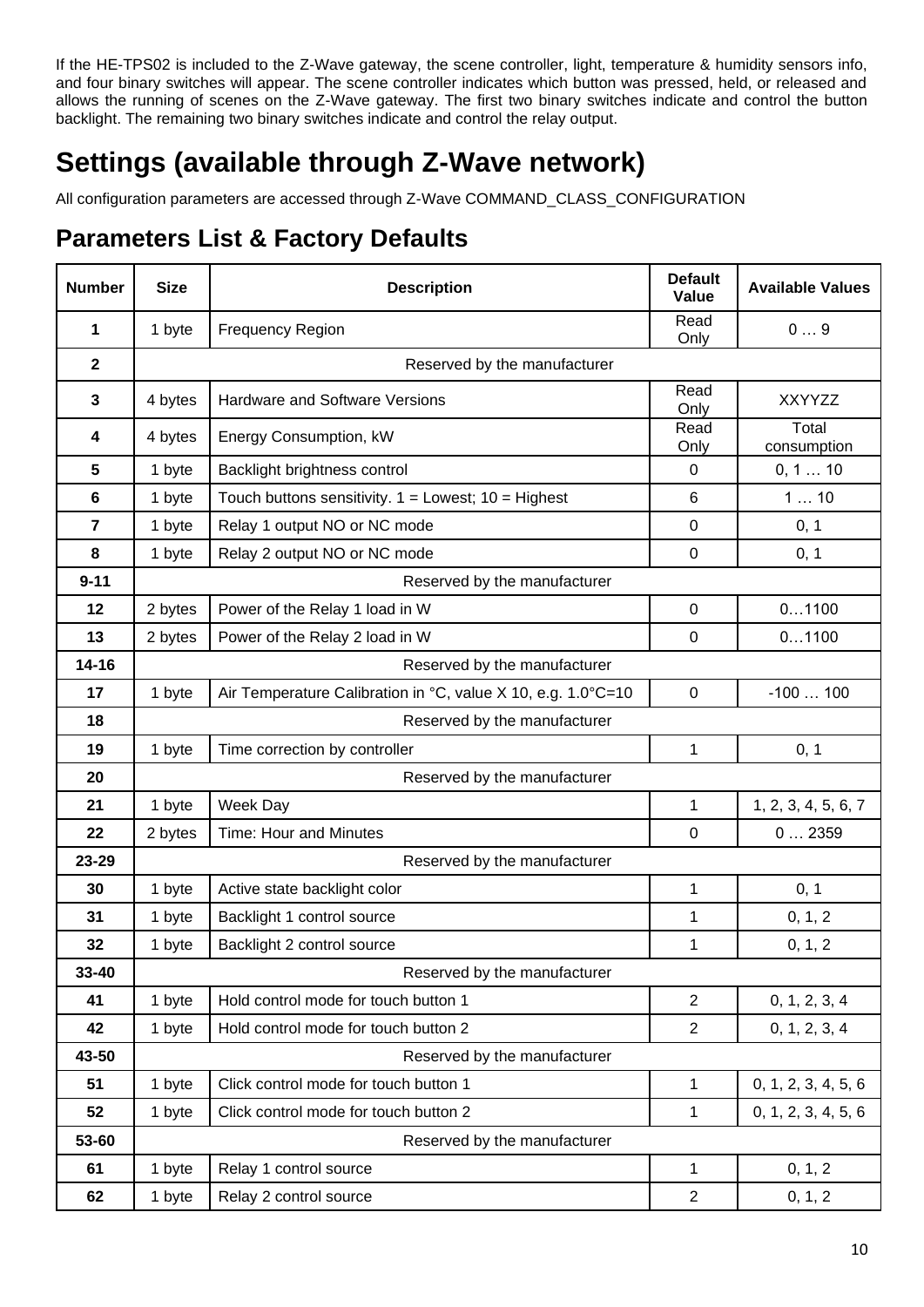| 63-70   | Reserved by the manufacturer |                                                           |                  |                            |  |
|---------|------------------------------|-----------------------------------------------------------|------------------|----------------------------|--|
| 71      | 2 bytes                      | Timer mode duration for button 1                          | $\mathbf 0$      | 0 to 43200                 |  |
| 72      | 2 bytes                      | Timer mode duration for button 2                          | $\Omega$         | 0 to 43200                 |  |
| 73-100  |                              | Reserved by the manufacturer                              |                  |                            |  |
| 101     | 1 byte                       | Group 1 relay inverse mode                                | $\mathbf 0$      | 0, 12, 21,                 |  |
| 102-110 |                              | Reserved by the manufacturer                              |                  |                            |  |
| 111     | 4 bytes                      | Relay control scenario 1                                  | $\mathbf 0$      | 0, 10000000 to<br>23112359 |  |
| 112     | 4 bytes                      | Relay control scenario 2                                  | $\mathbf 0$      | 0, 10000000 to<br>23112359 |  |
| 113     | 4 bytes                      | Relay control scenario 3                                  | $\mathbf 0$      | 0, 10000000 to<br>23112359 |  |
| 114     | 4 bytes                      | Relay control scenario 4                                  | $\mathbf 0$      | 0, 10000000 to<br>23112359 |  |
| 115     | 4 bytes                      | Relay control scenario 5                                  | $\mathbf 0$      | 0, 10000000 to<br>23112359 |  |
| 116     | 4 bytes                      | Relay control scenario 6                                  | $\mathbf 0$      | 0, 10000000 to<br>23112359 |  |
| 117     | 4 bytes                      | Relay control scenario 7                                  | $\mathbf 0$      | 0, 10000000 to<br>23112359 |  |
| 118     | 4 bytes                      | Relay control scenario 8                                  |                  | 0, 10000000 to<br>23112359 |  |
| 119     | 4 bytes                      | Relay control scenario 9                                  | 0                | 0, 10000000 to<br>23112359 |  |
| 120     | 4 bytes                      | Relay control scenario 10                                 | 0                | 0, 10000000 to<br>23112359 |  |
| 121-140 | Reserved by the manufacturer |                                                           |                  |                            |  |
| 141     | 1 byte                       | Consumption meter consecutive reporting interval, minutes | 10               | 1120                       |  |
| 142     | 1 byte                       | Consumption change report to send to controller           | $\mathbf{1}$     | 0, 1                       |  |
| 143     | 1 byte                       | Sensors consecutive reporting interval, minutes           | 10               | 1120                       |  |
| 144     | 1 byte                       | Temperature difference to send to controller, value X 10  | $\boldsymbol{2}$ | 0, 1  100                  |  |
| 145     | 1 byte                       | Humidity difference to send to controller, %              | $\boldsymbol{2}$ | 0, 1  25                   |  |
| 146     | 1 byte                       | Light sensor values difference to send to controller, %   | 50               | 0, 1099                    |  |
| 147-170 | Reserved by the manufacturer |                                                           |                  |                            |  |
| 171     | 1 byte                       | Touch control mode for associations with touch button 1   | $\mathsf 0$      | 0, 1, 2                    |  |
| 172     | 1 byte                       | Touch control mode for associations with touch button 2   | $\pmb{0}$        | 0, 1, 2                    |  |

## <span id="page-10-0"></span>**Z-Wave Frequency**

#### **Parameter 01 – Frequency Region**

The HE-TPS02 has Z-Wave 700 series chip inside which allows to use the device in different Z-Wave frequencies. If there is a need to use the device in the frequency different from the factory default, change the value of this Parameter according to the frequency list below. Modification is possible only while the HE-TPS02 is not included to Z-Wave network.

**Note**: The factory default frequency differs depending on which region the device was intended for sale in. Check the factory default frequency on the device plate or on the packaging.

**Note**: Do not change this Parameter value if there is no special need.

**Note**: If change the value of this Parameter, the frequency change will be applied only after removing the device from Z-Wave network (the device will automatically reboot).

**Note**: The change of this Parameter will result in inability to control the device, if the device was included to the controller/gateway which supports only one frequency.

**Note**: Resetting the device to factory default settings will revert the frequency to the factory default value.

**Note**: In most of countries it is not allowed to use the frequency different from the frequency intended for that country.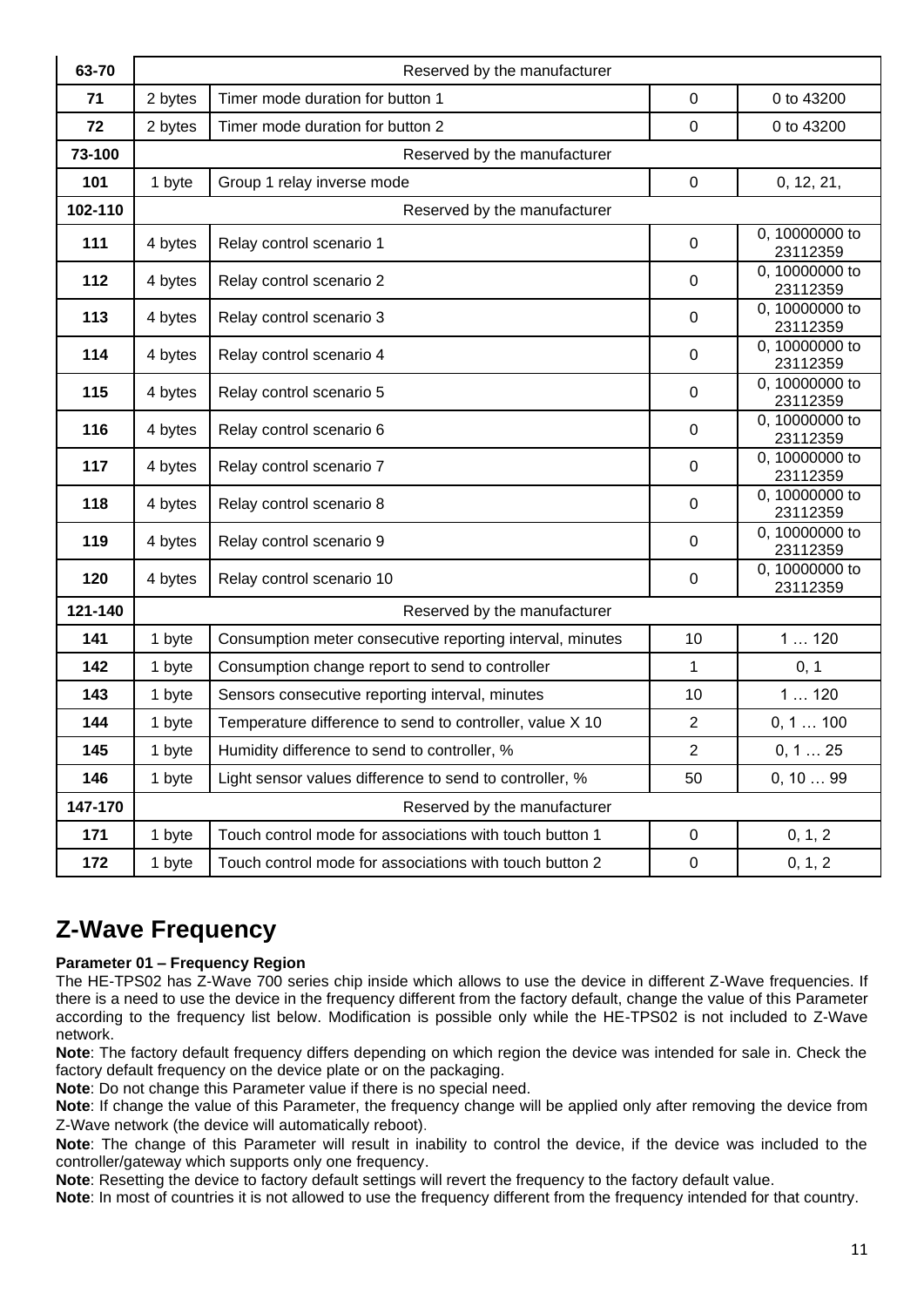| Frequency list for different regions: |                                         |
|---------------------------------------|-----------------------------------------|
| 0: EU (868.4 MHz, 869.85 MHz)         | 5: IL (916.0 MHz)                       |
| 1: US (908.4 MHz, 916.0 MHz)          | 6: RU (869.0 MHz)                       |
| 2: ANZ (919.8 MHz, 921.4 MHz)         | 7: CN (868.4 MHz)                       |
| 3: HK (919.8 MHz)                     | 8: JP (922.5 MHz, 923.9 MHz, 926.3 MHz) |
| 4: IN (865.2 MHz)                     | 9: KR (920.9 MHz, 921.7 MHz, 923.1 MHz) |
|                                       |                                         |

The full list of Z-Wave global regions where Z-Wave works is available at [Z-Wave Global Regions](https://www.silabs.com/products/wireless/mesh-networking/z-wave/benefits/technology/global-regions) SiLabs page.

### <span id="page-11-0"></span>**Hardware & Software Versions**

#### **Parameter 03 – Hardware and Software Versions**

This Parameter allows to check the hardware and firmware versions of the device. The Parameter returns value in the format XXYYZZ, where XX is Hardware Version, YY is Firmware Major Version and ZZ is Firmware Minor Version. **Note**: This Parameter is read-only.

### <span id="page-11-1"></span>**Power and Energy Consumption**

#### **Parameter 04 – Energy Consumption**

This Parameter allows to check the Cumulative Energy Consumption (in kW) of the connected loads.

HE-TPS02 monitors Real-Time and Cumulative power Energy Consumption of connected loads using advanced software logic which measures the consumption based on loads power value set in Parameters 12 and 13.

Cumulative Energy Consumption is the total electrical power being used by connected loads since the Parameter 04 value last reset. Power usage is calculated by the software using the values that were manually set when configuring Parameters 12-13, multiplied by the time tracked when the HE-TPS02 corresponding output was in ON state.

Real-Time Consumption and Cumulative Consumption are periodically reported to the Z-Wave controller according to the Parameter 141 and 142 settings.

**Note:** This Parameter is read-only.

#### **Resetting Cumulative Consumption memory:**

The HE-TPS02 enables you to erase stored Consumption Data through the Z-Wave network as follows:

1. Make sure the HE-TPS02 is powered.

2. If not already done so, include the device into Z-Wave Gateway network.

3. Reset memory consumption data using the Reset Command in COMMAND\_CLASS\_METER (see the Gateway owner's manual).

**Note:** Turning the device main power off/on will not erase the consumption data as it is stored in nonvolatile memory.

#### **Parameters 12-13 – Relay 1-2 Load Power in watt**

These Parameters are used to specify the loads power that are connected to the device outputs. Using your connected device's power consumption specification (see associated owner's manual), set the load in Watts for: Relay 1 ("OUT-1") in Parameter 12, Relay 2 ("OUT-4") in Parameter 13. The factory default value is 0. **Note:** The range from 0 to 1100 watt can be selected.

### <span id="page-11-2"></span>**Buttons Backlight Brightness**

The HE-TPS02 has two brightness levels for its buttons backlight: 1) **Active Level** – when a button is touched, its backlight becomes brighter, and 2) **Inactive Level** – after one second of inactivity, its backlight dims. The actual brightness level may be adjusted manually or automatically.

#### **Parameter 05 – Brightness Control**

The HE-TPS02 can adjust its buttons backlight brightness automatically depending on the illumination of the ambient environment and also allows to control it manually. Set the Parameter value to 0 to activate the Automatic Brightness Control or set from value 1 (lowest brightness) to 10 (highest brightness) for Manual Control. The factory default value is 0.

## <span id="page-11-3"></span>**Touch Sensitivity**

#### **Parameter 06 – Touch Sensor Sensitivity Threshold**

This Parameter allows the device Touch Button Sensitivity Threshold to be adjusted from level 1 (low sensitivity) to 10 (high sensitivity). The factory default value is 6.

**Note:** Setting the sensitivity too high can lead to false touch detection. We recommend not changing this Parameter unless there is a special need to do so.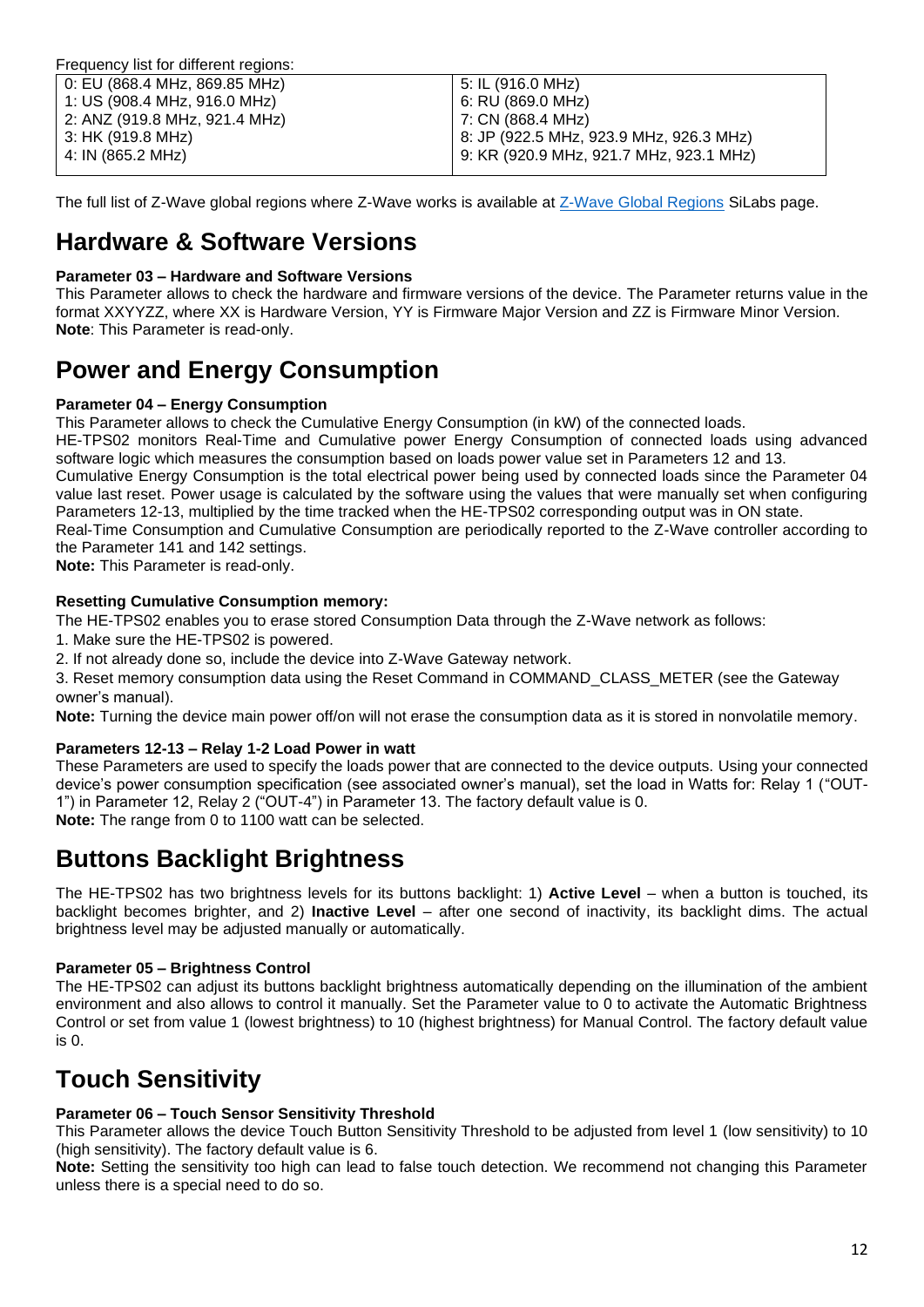## <span id="page-12-0"></span>**Outputs NO/NC Mode**

#### **Parameters 07-08 – Outputs NO/NC Mode**

These Parameters determine the type of loads connected to the device relay outputs. The outputs type can be NO – normal open (no contact/voltage to switch the load OFF) or NC - normal close (output is contacted / there is a voltage to switch the load OFF). Choose the value 0 if NO contact type is required or value 1 if NC type is required. Set the value for Relay 1 ("OUT-1") in Parameter 07, for Relay 2 ("OUT-4") in Parameter 08. The factory default value is 0 (NO mode).

## <span id="page-12-1"></span>**Temperature Sensor Calibration**

#### **Parameter 17 – Air Temperature Calibration**

This parameter defines the offset value for room air temperature. If the internal air temperature sensor is not correctly calibrated, then manual calibration can be made by adjusting the values up to  $\pm 10^{\circ}$ C. This value will be added or subtracted from the internal air temperature sensor reading. The value of this Parameter should be x10, e.g. for 1.5°C set the value 15. The factory default value is 0

### <span id="page-12-2"></span>**Time Configurations**

#### **Parameter 19 – Time Correction by Main Controller**

If this Parameter value = 1 and the HE-TPS02 is connected to a Z-Wave gateway, the HE-TPS02 time and day will be periodically polled and corrected from the gateway. To switch off auto-correction set the Parameter value to 0. The factory default value is 1.

#### **Parameter 21 – Day of the Week Manual Adjustment**

This Parameter allows manual adjustment of the day of the week in case the HE-TPS02 is not connected to any Z-Wave gateway or auto-correction is disabled (Parameter 19 value is 0).  $1 =$  Monday,  $2 =$  Tuesday,  $3 =$  Wednesday,  $4 =$ Thursday,  $5 =$  Friday,  $6 =$  Saturday,  $7 =$  Sunday. The factory default value is 1.

#### **Parameter 22 – Time Manual Adjustment**

This Parameter allows manual adjustment of Time. The Parameter has the following format: HHMM, where HH is hours and MM is minutes. E.g. for 16:08 set the value 1608 and for 1:00 set the value 100.

## <span id="page-12-3"></span>**Backlights Control Source**

#### **Parameter 30 – Buttons Backlight Color**

Choose the value "1" if you wish the backlight active state to be blue, and the inactive state to be red (default). Choose the value "0" if you wish the backlight active state to be red, and the inactive state to be blue. The factory default value is 1.

#### **Parameters 31-32 – Buttons Backlight Control Source**

- 0 Backlight is disabled (both color LEDs are turned off)
- 1 Backlight is controlled by touch button (reflects the button state)
- 2 Backlight is controlled by gateway or associated device (the button state is ignored)

Set the value for Button 1 in Parameter 31, for Button 2 in Parameter 32. The factory default value is 1.

**Note:** If the backlight is disabled (the Parameter value is set to "0"), it is also impossible to control it from the gateway.

## <span id="page-12-4"></span>**Buttons Mode**

#### **Parameters 41-42 – Buttons Hold (Long Press) Control Mode.**

- 0 Hold function is disabled
- 1 Operate like click

2 – When the button is held the relay output state is ON, as soon as the button is released the relay output state changes to OFF (momentary switch).

3 – When the button is held the relay output state is OFF, as soon as the button is released the relay output state changes to ON (momentary switch).

4 – When the button is held or released the relay output state will toggle its state (ON to OFF or OFF to ON).

Set the value for Button 1 in Parameter 41, for Button 2 in Parameter 42. The factory default value is 2.

**Note:** Regardless of this Parameter, the device will send scene notifications about the touch state (pressed, held, released) to the gateway.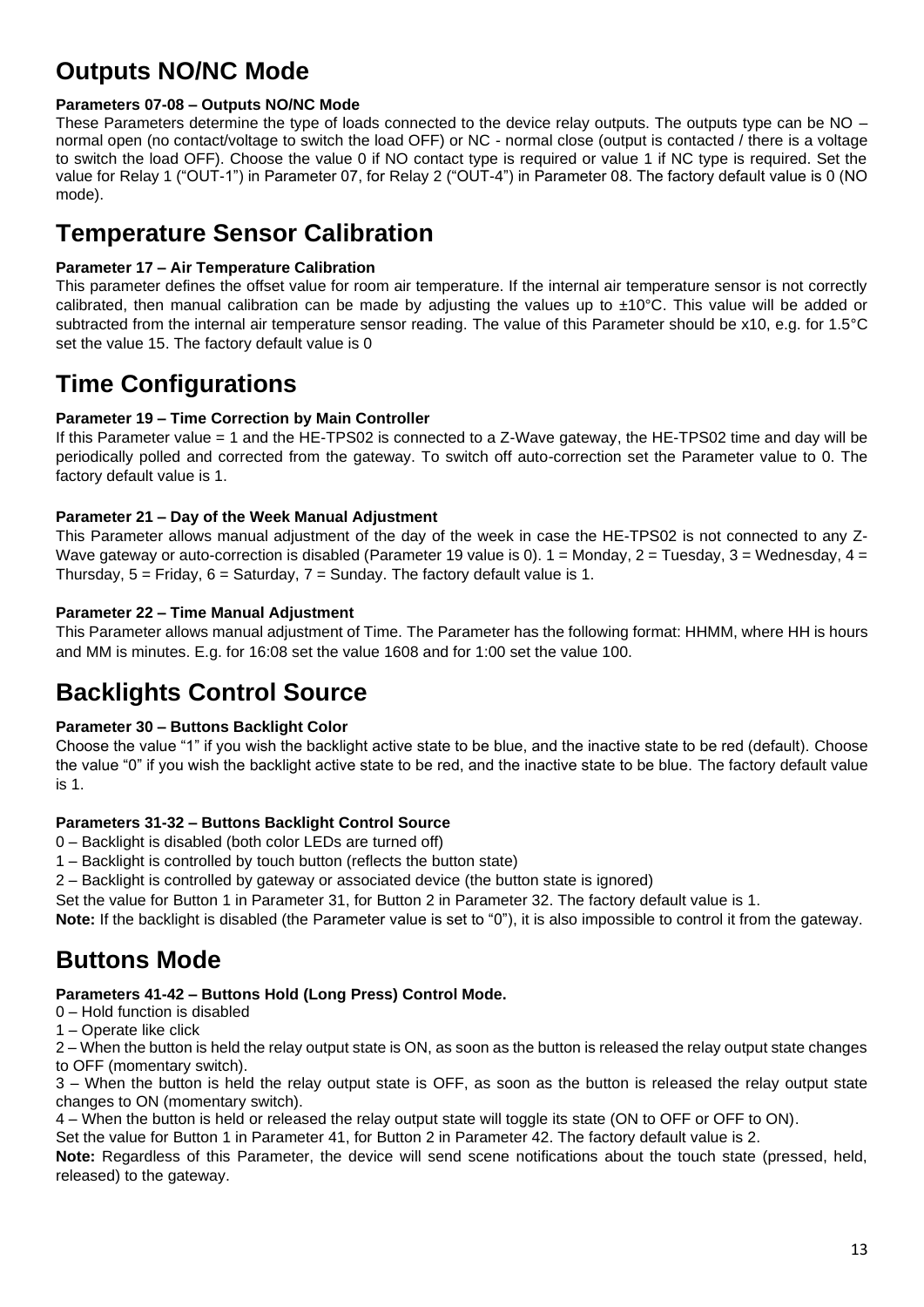#### **Parameters 51-52 – Buttons Click (Short Press) Control Mode**

- 0 Press function disabled
- 1 Relay inverts state (toggles ON to OFF, OFF to ON) according to the relay state
- 2 Relay inverts state (toggles ON to OFF, OFF to ON) according to the button backlight state.
- 3 Relay switches to ON state only
- 4 Relay switches to OFF state only

5 – Timer: On>Off Mode: Relay output switches to ON state (contacts are closed) then after a specified time switches back to OFF state (contacts are open). The time is specified in Parameters 71-72.

6 – Timer: OFF>ON Mode: Relay output switches to OFF state (contacts are open) then after a specified time switches back to ON state (contacts are closed). The time is specified in Parameters 71-72.

Set the value for Button 1 in Parameter 51, for Button 2 in Parameter 52. The factory default value is 1.

### <span id="page-13-0"></span>**Relays Mode**

#### **Parameters 61-62 – Button Number for Relays Output Control**

- 0 Controlled by gateway or associated device
- 1 Controlled by touch button N1 (Left)
- 2 Controlled by touch button N2 (Right)

Set the value for Relay 1 ("OUT-1") in Parameter 61, for Relay 2 ("OUT-4") in Parameter 62.

Factory default value: each relay corresponds to its button (e.g. for Relay 2 the default value is touch button N2).

#### **Parameters 71-72 – Relay Timer mode duration**

These Parameters specify the duration in seconds for the Timer mode (values 5 or 6 in Parameters 51-52 respectively). Press the button and the relay output goes to ON/OFF for the specified time then changes back to OFF/ON. This function can be used to open/close garage doors, blinds, curtains, etc. or to turn attached devices like door lock or security OFF for a short time. The time values can be configured from 0 sec to 43200 sec (12 hours). Set the value for Relay 1 ("OUT-1") in Parameter 71, for Relay 2 ("OUT-4") in Parameter 72. The factory default value is 0.

**Note:** If the parameter value is set to "0" it will operate as a short contact (about 0.5 sec).

#### **Parameters 101 – Relay Inverse Mode**

The values in this Parameter will specify the relay numbers that will operate in inverse mode. For this purpose, the value will be encoded as a 2-digit number "AB" where "A" is the number of the first relay, and "B" is number of the second relay. For example, if the Parameter value is "12" or "21" it means the relays N1 and N2 will operate in inverse mode. Relays can operate in an inverse mode in two different ways:

1. When the first and the second relays are connected to two different buttons. In this case, after pressing a button, the corresponding relay connected to that button will toggle its state (ON to OFF or OFF to ON), and the other relay will be switched OFF.

2. When two relays are connected to the same button. In this case, the relays will operate in roller shutter mode and their behavior will follow these four cycles:

- **• 1 st press of button**: the first relay will be switched ON, the second relay will be switched OFF
- **• 2 nd press of button:** both relays will be switched OFF
- **• 3 rd press of button**: the second relay will be switched ON, the first relay will be switched OFF
- **• 4 th press of button**: both relays will be switched OFF
- **Note:** In this mode, both relays cannot be switched ON at the same time (i.e. simultaneously).

**Note:** Switching OFF one relay will always operate before switching ON another relay to prevent both relays from being ON at the same time.

### <span id="page-13-1"></span>**Scenarios**

Scenarios can be created that allow connected devices to be triggered by a sensor or onboard Real Time Clock (RTC). The HE-TPS02 has built-in temperature, humidity, and ambient temperature sensors and includes a very flexible, userfriendly interface for customizing scenarios. In addition to the physical sensors, time may be used as a control source. The user should configure the output number, state, sensor type, state change condition, and threshold in the Parameters (from 111 - 120) which will trigger the scenes.

#### **Parameters 111-120- Relays Control by Sensors**

In these Parameters, the relay state changes depending on sensor threshold value. For these configurations, Parameter values are encoded as 8-digit numbers (ABCDEFGH):

 $A =$  Relay number (1 or 2)

 $B =$  Control Mode

 0-Temperature Sensor, 1-Humidity Sensor, 2-Light Sensor, 3-Time control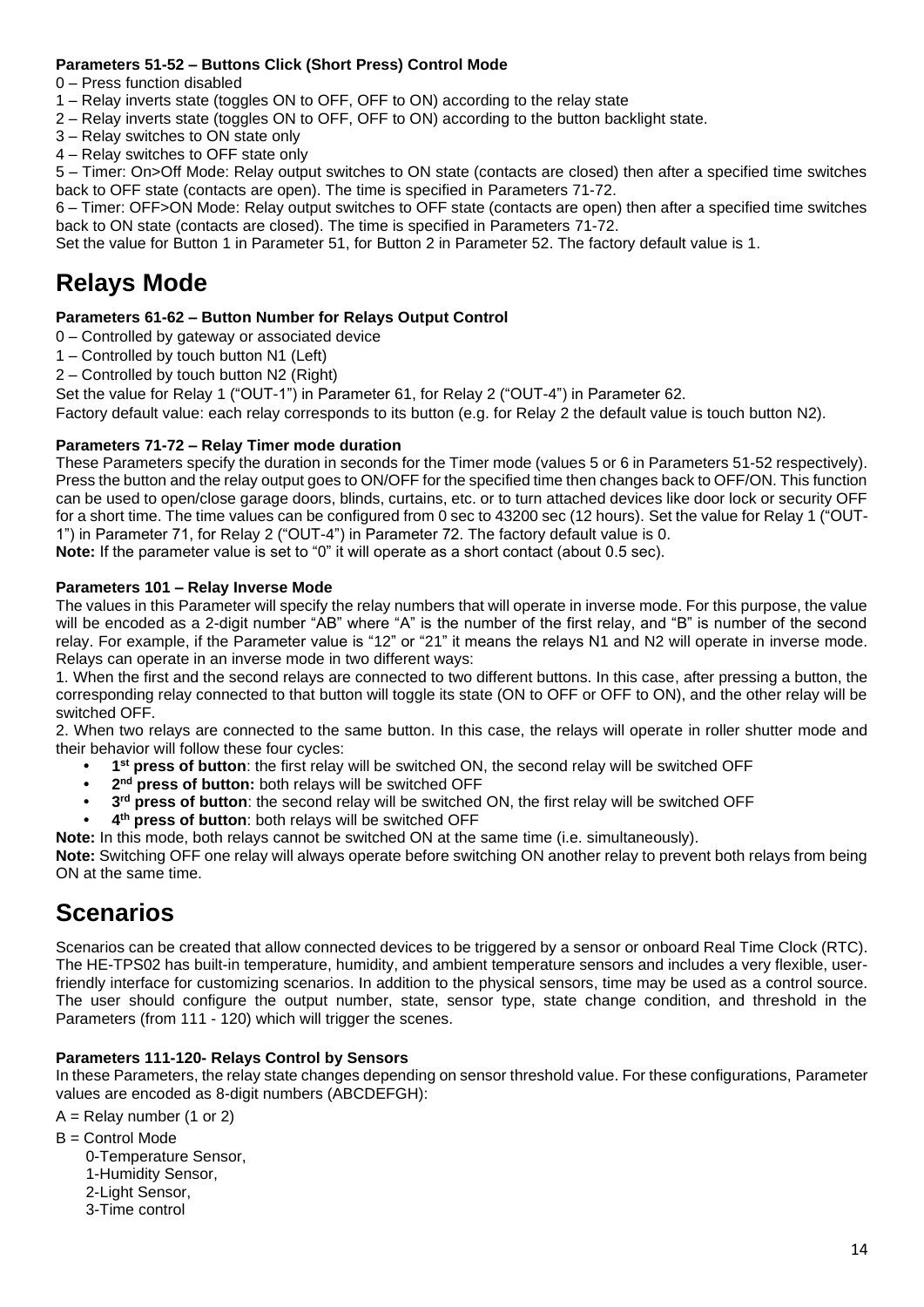C = State change relative to value in EFGH Condition Value fields (see below) 0-Equal or lower than 1-Equal or higher than

D: State Change,

 0-Switch OFF 1-Switch ON

EFGH: Condition Value

"Sensor Value" for Control modes 0, 1, and 2, or "Time" for Control mode 3.

If Temperature sensor has been chosen as a source in the control mode, the value should be x10, e.g. for 24.5°C use the value 0245.

If Time control has been chosen as a source in the control mode, the device logic will process values EFGH from 0 to 23:59 (in time measure), all other values will be ignored.

EF represents Hour (0 through 23), GH represents Minutes (0 through 59).

All other numbers are reserved and will not affect the operation. To disable this option simply set this Parameter to 0. The factory-default value: "0"

**Example:** Parameter value 12010050 means A=1 (relay 1 output), B=2 (light sensor), C=0 (value lower than), D=1 (switch relay On), EFGH=0050. In this case if light sensor reading drops below 50 lum, the relay 1 output will be switched On.

**Note:** The relays still can be controlled manually using touch buttons according to Parameters 41-42 and 51-52 or via gateway.

**Note:** The logic will implement the operation when the sensor value crosses the value in the Parameter. Meaning, that if the logic switches ON the relay and you manually switch it OFF, the relay will switch ON next time when the value crosses the set Parameter.

## <span id="page-14-0"></span>**Sensors Report Interval**

#### **Parameter 141 – Energy Consumption Meter Consecutive Report Interval**

When the device is connected to the Z-Wave gateway (controller), it periodically sends to the gateway reports from its energy consumption meter even if there is no change in the value. This Parameter defines the interval between consecutive reports of real time and cumulative energy consumption data to the gateway. The value can be adjusted from 1 min to 120 min. The factory default value is 10 min.

**Note:** If the consumption changes, the device will send the report to the gateway regardless of this Parameter value (the report will be sent according to value in Parameter 142).

**Note:** It is not recommended to reduce the value of this Parameter in order not to increase the traffic on your network. We recommend to reduce the value of this Parameter only in case of poor connection, when reports from the device does not always reach the gateway.

#### **Parameter 142 – Control Energy Consumption Report**

This Parameter determines if the consumption change will resulting in the consumption report being sent to the gateway. Use the value 0 if there is a need to stop sending the reports and value 1 to activate reports. The factory default value is 1.

**Note:** When the device is turning ON, the consumption data will be sent to the gateway once, even if the value of this Parameter is 0.

#### **Parameter 143 – Sensors Consecutive Report Interval**

When the device is connected to the Z-Wave gateway (controller), it periodically sends to the gateway reports from its room & floor temperature, humidity and light sensors even if there are not changes in the values. This Parameter defines the interval between consecutive reports. The value can be adjusted from 1 min to 120 min. The factory default value is 10 min.

**Note:** If the sensor readings change, the device will send the report to the gateway regardless of this Parameter value (the report will be sent according to values in Parameters 144, 145 and 146).

**Note:** It is not recommended to reduce the value of this Parameter in order not to increase the traffic on your network. We recommend to reduce the value of this Parameter only in case of poor connection, when reports from the device does not always reach the gateway.

#### **Parameter 144 – Air Temperature Sensors Report Threshold**

This Parameter determines the change in temperature level (in °C) resulting in temperature sensor report being sent to the gateway. The value of this Parameter should be x10, e.g. for 0.4°C use value 4. From 0.1°C (value 1) to 10°C (value 100) can be selected. Use the value 0 if there is a need to stop sending the reports. The factory default value is 2  $(0.2^{\circ}C)$ .

**Note:** When the device is turning ON, the sensor data will be sent to the gateway once, even if the value of this Parameter is 0.

**Note:** It is not recommended to decrease the value of this Parameter, in order not to increase the load on your Z-Wave network traffic.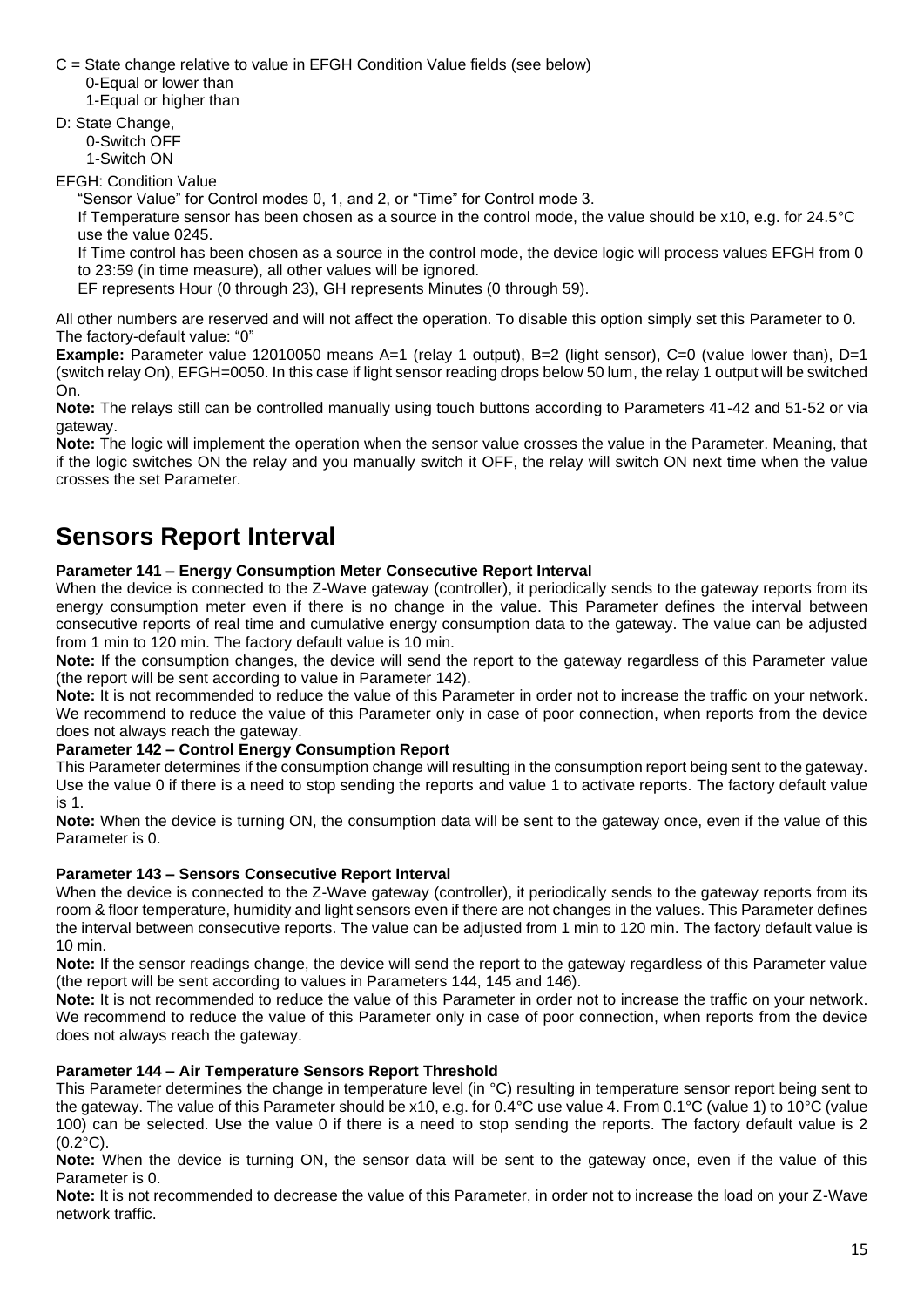#### **Parameter 145 – Humidity Sensor Report Threshold**

This Parameter determines the change in humidity level in % resulting in humidity sensors report being sent to the gateway. From 1% to 25% can be selected. Use the value 0 if there is a need to stop sending the reports. The factory default value is 2.

**Note:** When the device is turning ON, the sensor data will be sent to the gateway once, even if the value of this Parameter is 0.

**Note:** It is not recommended to decrease the value of this Parameter, in order not to increase the load on your Z-Wave network traffic.

#### **Parameter 146 – Light Sensor Report Threshold**

This Parameter determines the change in the ambient environment illuminance level resulting in a light sensors report being sent to the gateway. From 10% to 99% can be selected. Use the value 0 if there is a need to stop sending the reports. The factory default value is 50.

**Note:** When the device is turning On, the sensor data will be sent to the gateway once, even if the value of this Parameter is 0.

**Note:** It is not recommended to decrease the value of this Parameter, in order not to increase the load on your Z-Wave network traffic.

## <span id="page-15-0"></span>**Association Commands Configuration**

#### **Parameters 171-172 – Associations Mode**

These Parameters are intended for use when Multilevel Switch Group Associations (Groups 3 and 5) have been activated. They define the logic of values changing if one of the touch buttons has been held for more than one second. They are useful options for controlling dimmers or roller shutter devices in the following three ways:

"0" – On each hold event, "UP (brighten)" and "DOWN (dim)" command will be alternately sent to associated devices. "1" – On each hold event, the "UP (brighten)" command will be sent to associated devices.

"2" – On each hold event, the "DOWN (dim)" command will be sent to associated devices.

Set the value for Group 3 (Touch 1 association) in Parameter 171, for Group 5 (Touch 2 association) in Parameter 172. The factory-default value: 0.